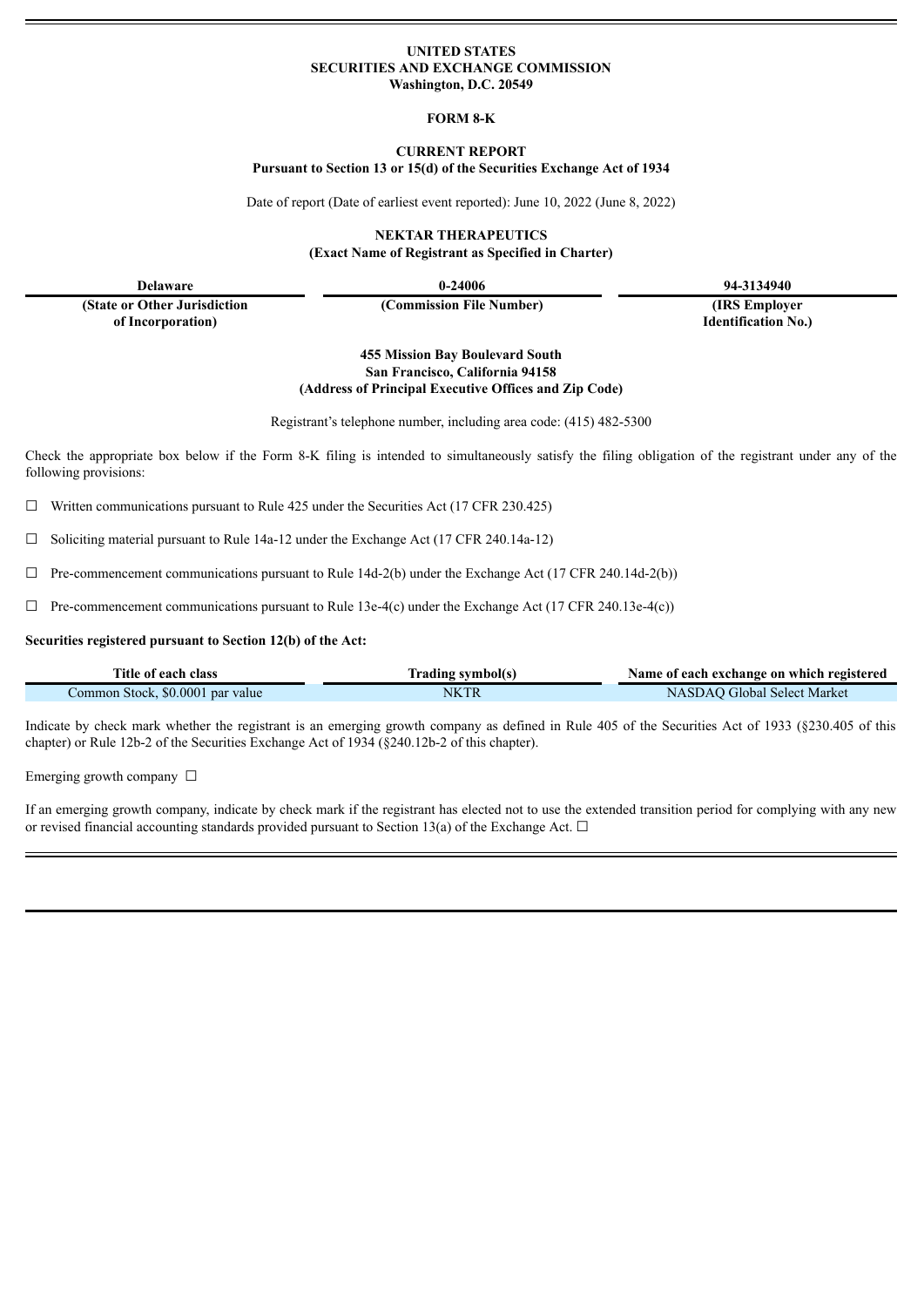## **Item 5.07 Submission of Matters to a Vote of Security Holders**

At the Annual Meeting of the Stockholders of Nektar Therapeutics, a Delaware corporation (the "Company"), held on June 8, 2022 (the "Annual Meeting"), the following actions were taken. The proposals below are described in detail in the Company's definitive proxy statement for the Annual Meeting filed with the Securities and Exchange Commission on April 29, 2022.

#### **Proposal 1**

Each of the individuals listed below was elected, by a majority of the votes cast at the Annual Meeting and entitled to vote on the election of directors, to serve on the board of directors of the Company (the "Board") until the Company's 2025 Annual Meeting of Stockholders.

| Nominee           | F01         | Against    | Abstain | <b>Broker Non-Votes</b> |
|-------------------|-------------|------------|---------|-------------------------|
| Diana M. Brainard | 155,973,501 | 1,534,296  | 130.427 | 1443922                 |
| R. Scott Greer    | 111,452,305 | 46,046,819 | 139,100 | 4,439,235               |

In addition to the directors elected above, Jeff Ajer, Robert B. Chess, Myriam J. Curet, Karin Eastham, Howard W. Robin and Roy A. Whitfield continue to serve as directors after the Annual Meeting.

### **Proposal 2**

The proposal to approve an amendment to the Amended and Restated 2017 Performance Incentive Plan to increase the aggregate number of shares of Common Stock authorized for issuance thereunder by 5,000,000 shares was approved with the following votes.

| †0r         | <b>Against</b><br>$\sim$ | Abstain<br>.   | Non-Votes<br>– Broker |
|-------------|--------------------------|----------------|-----------------------|
| 150,942,083 | .480.027                 | 216<br>$\pm 1$ | 130.235<br>. <u>.</u> |

### **Proposal 3**

The proposal to ratify the appointment, by the audit committee of the Board, of Ernst & Young LLP as the independent registered public accounting firm for the fiscal year ending December 31, 2022 was approved with the following votes.

| v                                      | eains    | Abstain      | Non-Votes<br>Broker |
|----------------------------------------|----------|--------------|---------------------|
| 100<br>$176 +$<br>168.<br>$r \angle C$ | ,707,885 | $Q_3$<br>146 |                     |

#### **Proposal 4**

The proposal to approve the compensation of the Company's Named Executive Officers, on a non-binding advisory basis, was approved with the following votes.

| For                        | Against                 | Abstain     | Broker Non-Votes                       |
|----------------------------|-------------------------|-------------|----------------------------------------|
| $\sim$<br>30.982<br>.v / v | $- - -$<br>26, 344, 578 | 570<br>---- | $\sim$ $\sim$ $\sim$<br>420<br>⊶ ب سکہ |
|                            |                         |             |                                        |

1